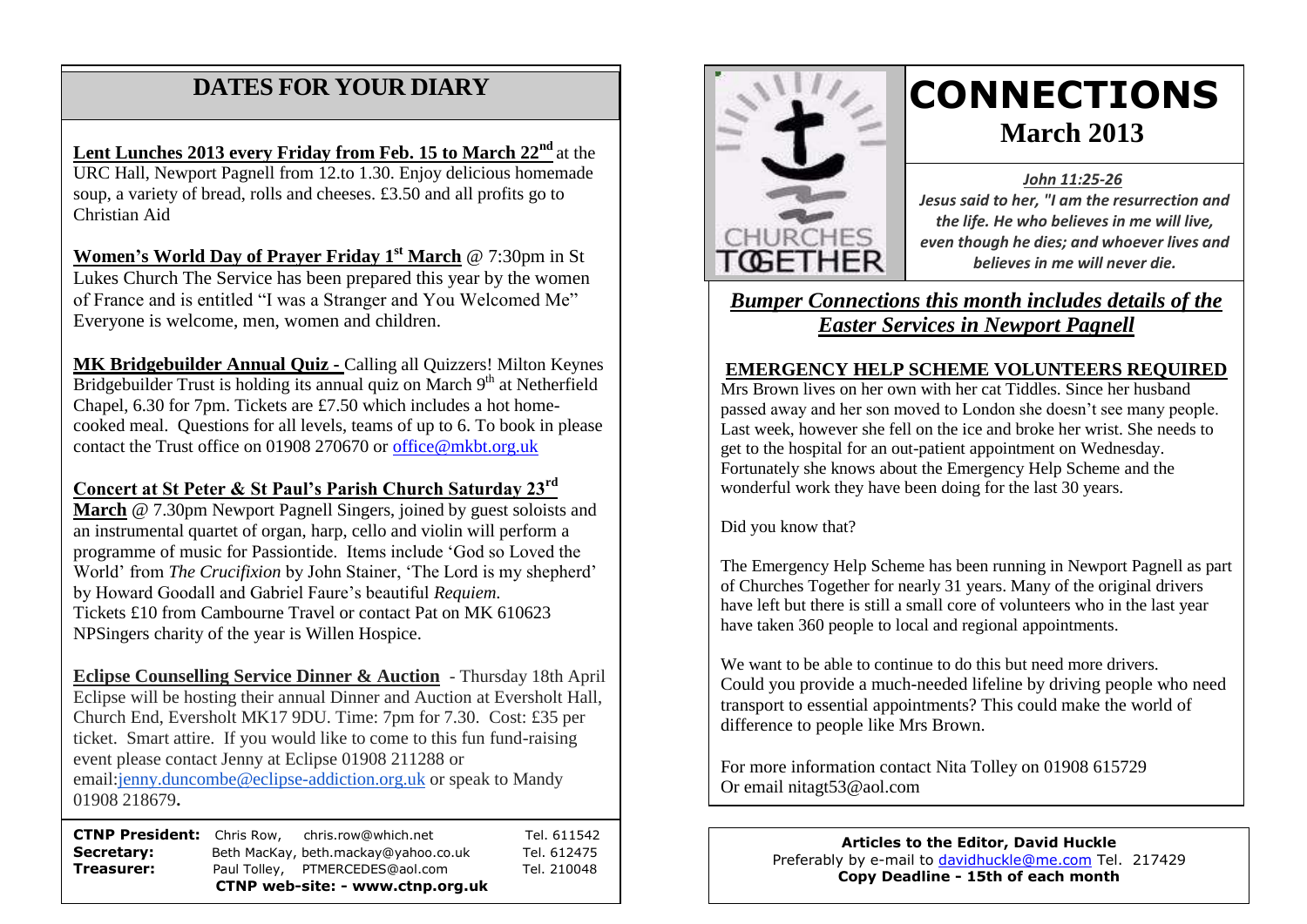### **LETTER FROM A MINISTER**

The whole of March this year will be in that period we call Lent. As the days lengthen (which is the origin of the word Lent) Christians prepare for Easter. We remember the journey Jesus made to Jerusalem where he faced opposition and eventually death. Many people give up something in Lent, for example, chocolate, cigarettes, or other luxuries, as a form of self-denial and that custom is a reminder of the sacrifice of Jesus. It"s interesting how that custom continues to be observed even among many who are not particularly religious.

In Newport Pagnell we have Lent Lunches every Friday in Lent from 12.15 onwards in the United Reformed Church hall in the High Street. These lunches are simple, just a bowl of soup and a slice of bread and cheese for £3.50, perhaps a little more than most spend on their lunches normally, but the purpose of these lunches is to raise money for Christian Aid to assist poorer communities around the world. Rather than giving something up for Lent, or as an additional act of self-denial, many take the opportunity to do something extra at this time of year.

Perhaps we could all do something extra this Lent. In recent weeks we have heard of the huge increase in the number of Food Banks around the country, offering emergency food supplies for families who have fallen on hard times. In Milton Keynes the demands on the local Food Bank have risen in the past year and sometimes it is difficult to supply food for all those needing it. Lent would be a good time to show that we care by giving something extra from our shopping bags to help others. The churches and some of the shops in Newport Pagnell have collection points to make it easy for us all to give – if everyone who reads this were to give something like a tin of soup, a box of cereals, a packet of spaghetti or a tin of salmon, that could make a big difference to the ability of the Food Bank to meet the needs of those who come to it for help.

There are many ways to make a difference to the lives of others. Why not think of ways in which you could do that this Lent? *John Reardon*



Last year the Milton Keynes Foodbank issued over 9,000 food parcels to some of the most needy families in the city. Could you donate one or more items of non-perishable food this year? Cartons of long-life fruit juice would be especially welcome. There are permanent collection points in most of our churches and in Newport Pagnell Health Centre. See the website: [www.mkfoodbank.org.uk](http://www.mkfoodbank.org.uk/) for a full list of food items needed and for other ways to help. Thank you – *Geoff Morris*

### **Eclipse Counselling Service Charity Dinner & Auction**

For the past 14 years Eclipse has helped hundreds of people with addictions and other life affecting problems. They work closely with local doctors and other agencies to provide a lifeline to those in need by offering them free counselling and support. Alongside the help given to the client, they also offer much needed support to family members who often suffer greatly due to the addiction. All their counsellors are fully qualified, professional volunteers who give their time freely, willingly and with great enthusiasm. In order to continue this specialist service they need to raise money to cover day-to-day running costs: telephone, rent, lighting, heating etc. Just a few thousand pounds would enable them to keep offering this valuable support network plus it will give them more opportunity to widen their reach in order to help more people

#### **On Thursday 18th April Eclipse will be hosting their annual Dinner and Auction at Eversholt Hall, Church End, Eversholt Time @7pm for 7.30. Cost: £35 per ticket. Smart attire**,

To ensure the evening is a success Eclipse will need desirable prizes (items and experiences) that will create a buzz and excitement around the auction to encourage all who attend to place their bids!! If you are able to help with this by providing a prize or experience for the auction or raffle please could you phone Jenny Duncombe on MK 211188 or *Mandy Pateman* on MK 218679.All donations will be greatly appreciated**.**